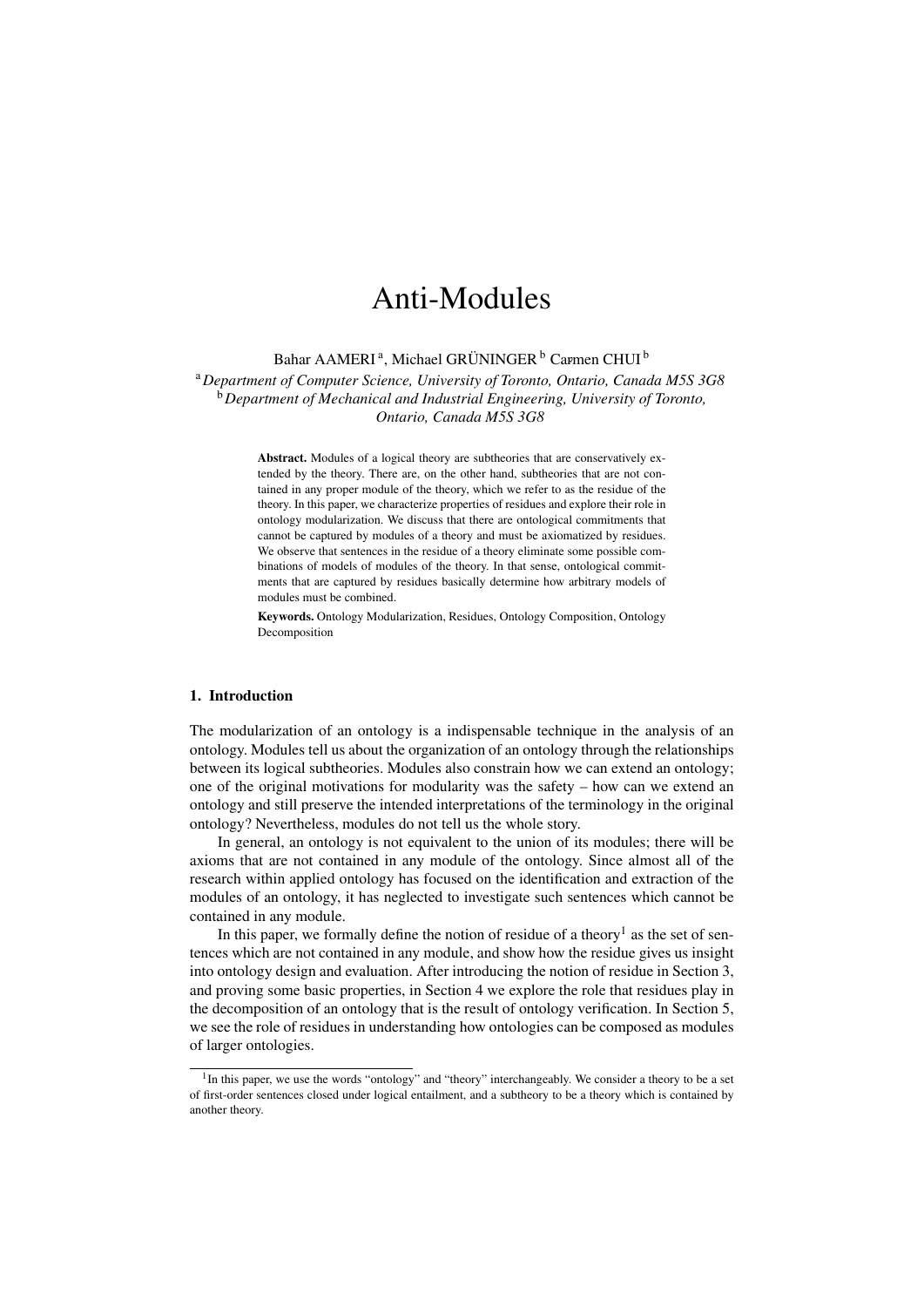# 2. Relationships Among Ontologies

We first provide a short review of the relationships between ontologies that will be necessary for introducing the notion of the residue of a theory[.2](#page-1-0)

**Definition 1** Let  $T_1, T_2$  be two first-order theories such that  $\Sigma(T_1) \subseteq \Sigma(T_2)$ . *T*<sub>2</sub> *is an extension of T*<sub>1</sub> *if and only if for any sentence*  $\Phi \in \mathcal{L}(T_1)$ *,* 

$$
T_1 \models \Phi \Rightarrow T_2 \models \Phi.
$$

*T*<sub>2</sub> *is a conservative extension of*  $T_1$  *<i>if and only if for any sentence*  $\Phi \in \mathcal{L}(T_1)$ *,* 

$$
T_1 \models \Phi \Leftrightarrow T_2 \models \Phi.
$$

Non-conservative and conservative extensions are generalized to theories with different signatures through the notions of non-faithful and faithful interpretations. We adopt the definitions of these notions from [\[2\]](#page-11-0):

**Definition 2** An interpretation  $\pi$  of a signature  $\Sigma_1$  into a theory  $T_2$  is a function on the *set of symbols in*  $\overline{\Sigma_1}$  *such that* 

1.  $\pi$  *assigns to*  $\forall$  *a formula*  $\pi_{\forall}$  *of*  $\mathcal{L}(T_2)$  *in which at most the variable*  $v_1$  *occurs free, and*

$$
T_2\models (\exists v_1)\,\pi_\forall
$$

- 2.  $\pi$  *assigns to each n-place predicate symbol P a formula*  $\pi$ *<sub>P</sub> of*  $\mathscr{L}(T_2)$  *in which at most n variables occur free.*
- 3.  $\pi$  *assigns to each n-place function symbol f a formula*  $\pi_f$  *of*  $\mathcal{L}(T_2)$  *in which at most the variables*  $v_1$ , ...,  $v_n$ ,  $v_{n+1}$  *occur free, and*

$$
T_2 \models (\forall v_1, ..., v_n) \pi_{\forall}(v_1) \land ... \land \pi_{\forall}(v_n) \supset
$$

$$
(\exists x) (\pi_{\forall}(x) \land ((\forall v_{n+1})(\pi_f(v_1, ..., v_{n+1}) \equiv (v_{n+1} = x))))
$$

*Let*  $T_1$  *be a theory. An interpretation*  $\pi$  *of*  $\Sigma(T_1)$  *into*  $T_2$  *is an interpretation of*  $T_1$  *in*  $T_2$  *if and only if for all sentences*  $\Phi$ ,  $\Phi$ <sub>1</sub>,  $\Phi$ <sub>2</sub>  $\in \mathcal{L}(T_1)$ *,* 

- *if*  $\Phi$  *is an atomic sentence with predicate symbol P, then*  $\pi(\Phi) = \pi_P$ ;
- $\pi(\neg \Phi) = \neg \pi(\Phi)$ ;
- $\pi(\Phi_1 \wedge \Phi_2) = \pi(\Phi_1) \wedge \pi(\Phi_2)$ *;*
- $\pi(\Phi_1 \vee \Phi_2) = \pi(\Phi_1) \vee \pi(\Phi_2)$ *;*
- $\pi(\Phi_1 \supset \Phi_2) = \pi(\Phi_1) \supset \pi(\Phi_2)$ ;
- $\pi(\exists x \Phi) = (\exists x) \pi_{\forall}(x) \wedge \pi(\Phi)$ ;
- $\pi(\forall x \, \Phi) = (\forall x) \, \pi_{\forall}(x) \supset \pi(\Phi)$ ;

<span id="page-1-0"></span><sup>&</sup>lt;sup>2</sup> For every theory *T*,  $\Sigma(T)$  denotes the signature of *T*, which is the set of all the constant, function, and relation symbols used in  $\hat{T}$ ,  $\mathscr{L}(T)$  denotes the language of *T*, which is the set of all first-order formulae generated by symbols in  $\Sigma(T)$ , and  $Mod(T)$  denotes the class of all models of *T*.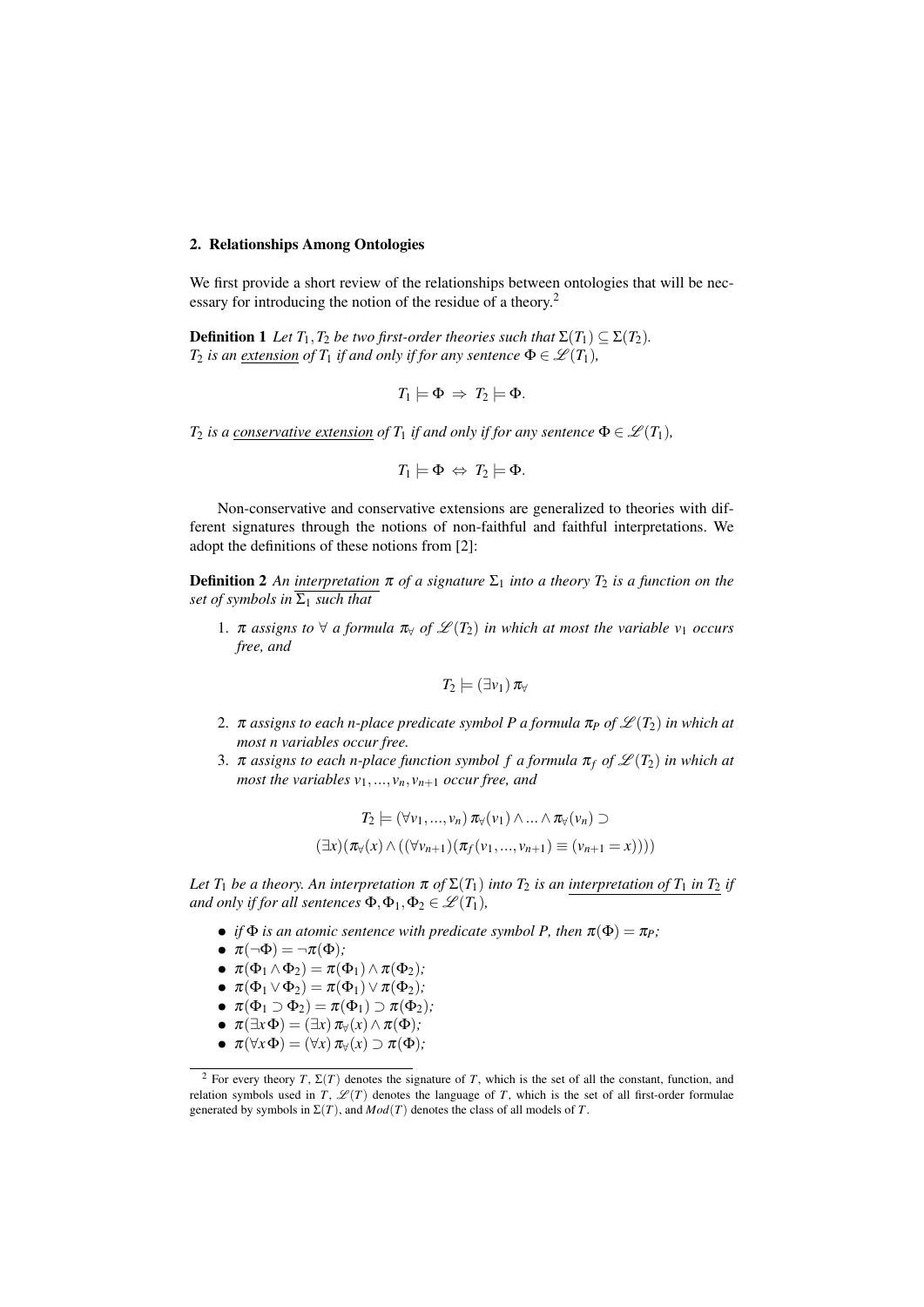• *For any sentence*  $\Phi \in \mathcal{L}(T_1)$ *,* 

$$
T_1 \models \Phi \Rightarrow T_2 \models \pi(\Phi).
$$

*An interpretation*  $\pi$  *of a theory*  $T_1$  *into a theory*  $T_2$  *is faithful iff for any sentence*  $\Phi \in$  $\mathscr{L}(T_1)$ ,

$$
T_1 \not\models \Phi \Rightarrow T_2 \not\models \pi(\Phi).
$$

If an (faithful) interpretation from  $T_1$  into  $T_2$  exists, we say that  $T_1$  is (faithfully) interpretable in  $T_2$ , or  $T_2$  (faithfully) interprets  $T_1$ . Interpretation preserves theorems of the original theory, while faithful interpretation preserves decidability and satisfiability.

An interpretation of  $T_1$  into  $T_2$  defines symbols of  $T_1$  in terms of the language of *T*2. This indicates that relative interpretations are related to the notion of definitional extension:

**Definition 3 (adopted from [\[7\]](#page-12-0))** *Let T be a theory with signature*  $\Sigma(T)$ *.*  $T'$  *is a definitional extension of*  $T$  *if and only if there exists a set of sentences*  $\Delta$  *such that* 

1. *for every predicate symbol*  $P \in \Sigma(T') \setminus \Sigma(T)$ ,  $\Delta$  *includes a sentence of the form* 

$$
(\forall \overline{x}) P(\overline{x}) \equiv \Phi(\overline{x}),
$$

*where*  $\Phi$  *is a formula in*  $\mathscr{L}(T)$ *;* 

2.  $T \cup \Delta$  *is a conservative extension of* T, and *is logically equivalent with*  $T'.$ 

Interpretations between theories can be axiomatized in terms of translation definitions between the theories:

**Definition 4**  $\Delta$  *is a set of translation definitions for*  $T_1$  *into*  $T_2$  *if and only if*  $T_2 \cup \Delta$  *is a definitional extension of*  $T_2$  *and* 

$$
T_2\cup\Delta\models T_1.
$$

More formally, the results in [\[5\]](#page-12-1) show that  $T_1$  is interpretable in  $T_2$  iff there exists a set of translation definitions  $\Delta$  for  $T_1$  into  $T_2$  such that  $T_2 \cup \Delta$  entails  $T_1$ .

Finally, just as interpretations can be considered to be a generalization of extensions to theories with disjoint signatures, the notion of logical synonymy generalizes the notion of logical equivalence.

**Definition 5 (adopted from [\[7\]](#page-12-0))** *Two ontologies*  $T_1$  *and*  $T_2$  *are logically synonymous if* and only if there exists an ontology  $T_3$  with the signature  $\Sigma(T_1) \cup \Sigma(T_2)$  that is a defini*tional extension of*  $T_1$  *and*  $T_2$ *.* 

If  $T_1$  and  $T_2$  are logically synonymous, then there exists a set of translation definitions  $\Delta$  for  $T_1$  into  $T_2$ , and a set of translation definitions  $\Pi$  for  $T_2$  into  $T_1$  such that  $T_2 \cup \Delta$ is logically equivalent with  $T_1 \cup \Pi$ .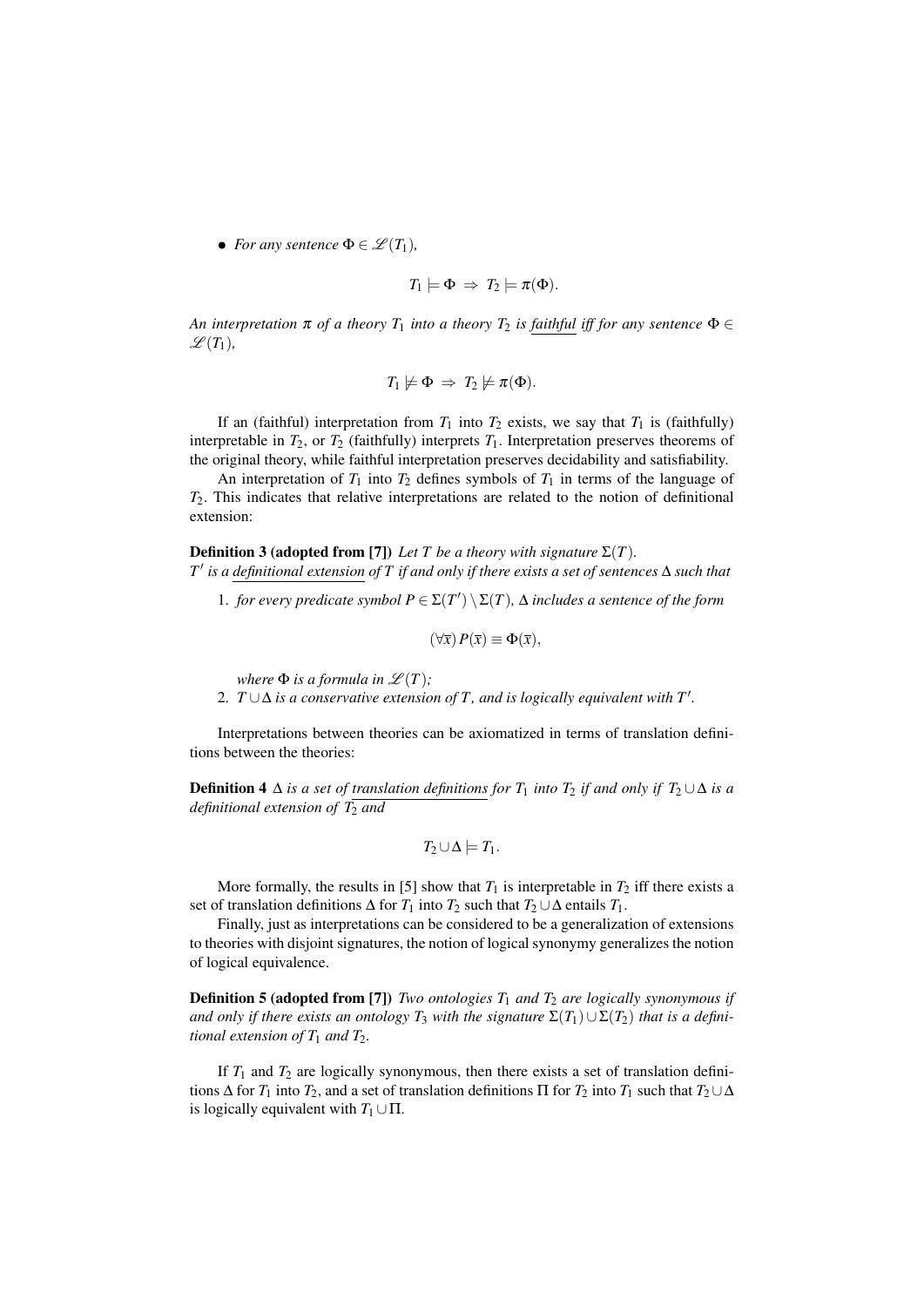# <span id="page-3-0"></span>3. What is a Residue?

#### *3.1. Modules and Residues*

We consider a module of a theory  $T$  to be a subtheory of  $T$ , and adopt the following definition from [\[4\]](#page-12-2).

**Definition 6**  $T_1$  *is a module of*  $T_2$  *if and only if*  $T_2$  *is a conservative extension of*  $T_1$ *.* 

Note that this is more general than the notion of module used in work such as [\[11\]](#page-12-3) and [\[8\]](#page-12-4), in which a module is required to be a subset of the axioms in *T*. We believe that it is a natural generalization of the notion of modularity because it is more robust with respect to different possible logically equivalent axiomatizations of a theory.

We are not interested in finding a module of a theory, but rather in understanding how a theory is related to sets of its modules.

**Definition 7** A theory T is perfectly modularized into a set of proper modules  $T_1, ..., T_n$ *iff*

$$
T=T_1\cup...\cup T_n
$$

Many theories, however, cannot be perfectly modularized, that is, there are sentences in the theory which are not contained in any proper module of the theory. We will refer to the set of all such sentences as the residue of the theory, since it is the set of sentences "leftover" after all of the modules have been determined:

**Definition 8** *Let*  $T_1, ..., T_n$  *be all proper modules of a theory T. The residue R of T is the subtheory of T that is logically equivalent to*

 $T \setminus (T_1 \cup ... \cup T_n)$ .

Thus, a theory has a nontrivial residue iff it is not perfectly modularized.

- **Example:** Let *T* be the theory<sup>3</sup> with axioms  $\{(\exists x)A(x), (\exists x)B(x), (\forall x)A(x) \vee B(x)\}$ . *T* has two modules  $\{(\exists x)A(x)\}, \{(\exists x)B(x)\}.$ The residue of *T* is  $\{(\forall x)A(x) \lor B(x)\}$ .
- **Example:** Consider the ontology  $T_{dolce\text{-}present}$ <sup>[4](#page-3-2)</sup> which is a subtheory of the DOLCE Ontology that captures intuitions about how objects can be present at different points in time. One module is equivalent to  $T_{dolecule\_time\_meredogy}$ <sup>[5](#page-3-3)</sup> (which axiomatizes the mereology on temporal regions); the other module consists of the axioms:

$$
(\forall x)(ED(x)\vee PD(x)\vee Q(x))\supset (\exists t) PRE(x,t),
$$

 $(\forall x, t)$   $PRE(x,t) \supset T(t)$ .

<span id="page-3-1"></span><sup>&</sup>lt;sup>3</sup>Thank you to one of the reviewers, who suggested this example.

<span id="page-3-2"></span><sup>4</sup>[colore.oor.net/dolce\\_present/dolce\\_present.clif](colore.oor.net/dolce_present/dolce_present.clif)

<span id="page-3-3"></span><sup>5</sup>[colore.oor.net/dolce\\_time\\_mereology/dolce\\_time\\_mereology.clif](colore.oor.net/dolce_time_mereology/dolce_time_mereology.clif)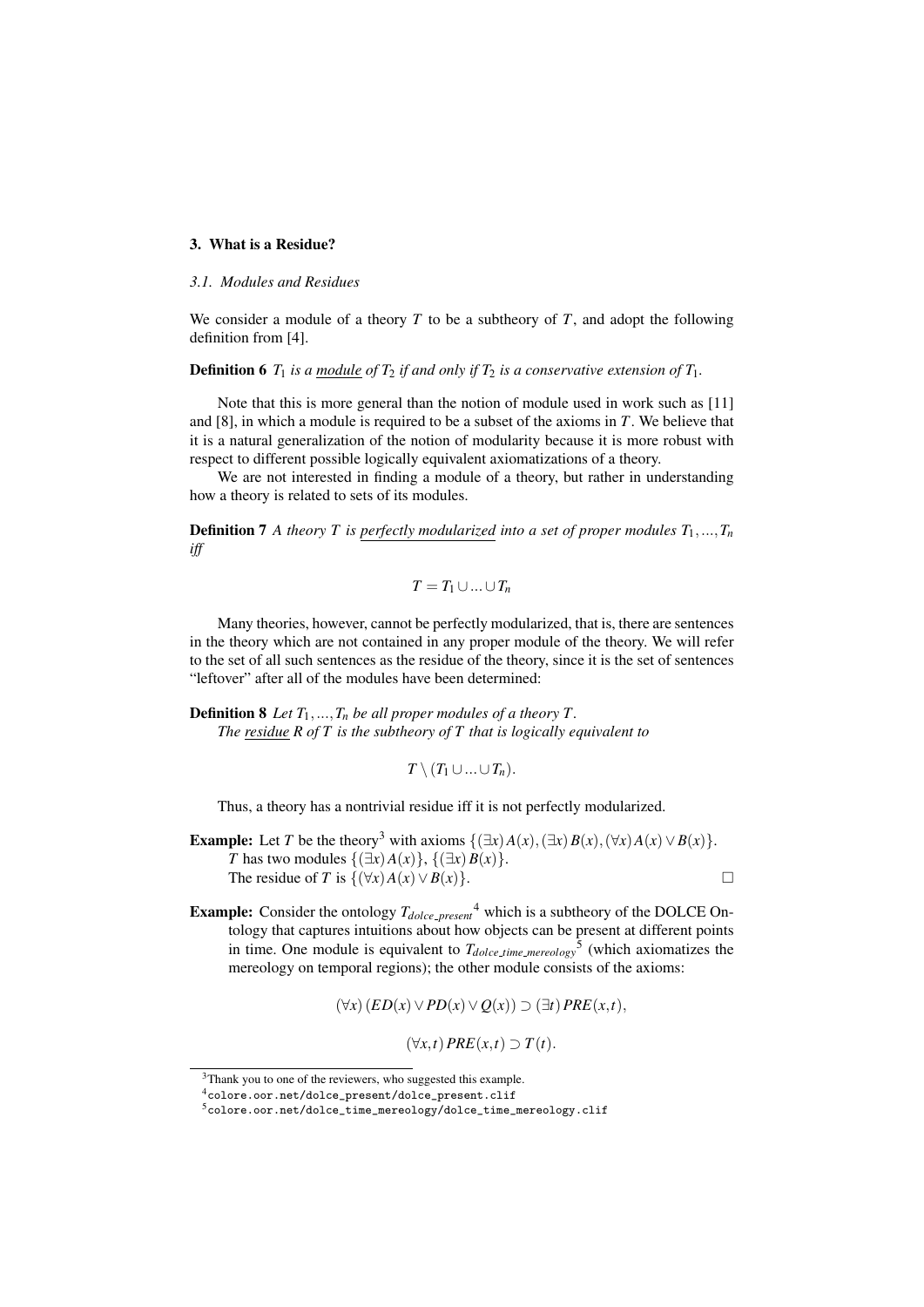In addition, there are two axioms which are not contained in any module of *Tdolce present*:

$$
(\forall x, t, t_1) \, PRE(x, t) \wedge P(t_1, t) \supset PRE(x, t_1),
$$

 $(\forall x, t, t_1, t_2) PRE(x, t_1) \wedge PRE(x, t_2) \wedge SUM(t, t_1, t_2) \supset PRE(x, t).$ 

and these axioms form the residue for  $T_{dolce\text{-}present}$ . Note that the signature of this subset of axioms is the union of the signature of the two modules.  $\Box$ 

**Example:** Consider the ontology  $T_{wog}$ <sup>[6](#page-4-0)</sup> that plays a role in the verification of OWL-Time [\[3\]](#page-11-1).

One module is equivalent to the theory  $T_{partial\_bipartite}^{\dagger}$  and the other module is equivalent to the theory *Tbetweenness* [8.](#page-4-2) The two sentences

 $(\forall x, y, z, w, l)$  *in*(*x*,*l*)  $\land$  *in*(*y*,*l*)  $\land$  *in*(*z*,*l*)  $\land$  *in*(*w*,*l*)

 $\wedge$  between $(x, y, z) \wedge (y \neq z) \wedge$  between $(y, z, w) \supset$  between $(x, y, w)$ *,* 

 $(\forall x, y, z, w, l)$  in $(x, l) \land in(y, l) \land in(z, l) \land in(w, l)$  $\wedge$  *between*(*x*, *y*, *w*)  $\wedge$  *between*(*y*, *z*, *w*)  $\supset$  *between*(*x*, *y*, *z*)

are not contained in any module, and hence form the residue for  $T_{woe}$ .

**Example:** There exist theories which have no modules, and hence are equivalent to their residue.

The theories of partial orderings, semilinear orderings, and linear orderings are all of the signature let, and no subtheory of these theories is conservatively extended by the theory.  $\Box$ 

It is easy to see that a theory is a non-conservative extension of any subtheory that contains its residue. Furthermore, if *T* has a residue *R*, then *R* is unique, up to logical equivalence, since the set of all modules of *T* is uniquely determined. The following theorem characterizes sentences in the residue of a theory:

<span id="page-4-3"></span>**Theorem 1** If R be the residue of a theory T, then  $\Sigma(R) = \Sigma(T)$ .

**Proof:** Let *R* be the residue of *T*. By definition, *R* is a subtheory of *T*, so  $\Sigma(R) \subseteq \Sigma(T)$ .

Suppose, for a contradiction, that  $\Sigma(R) \neq \Sigma(T)$ . Then  $\Sigma(R)$  must be a proper subset of  $\Sigma(T)$ . Since  $\Sigma(R) \subset \Sigma(T)$ , there must be a module T' of T which contains sentences with the signature  $\Sigma(R)$ . Since T' is a module of T, T has to be a conservative extension of *T'*. This means that any sentence in  $T \setminus T'$  extends the signature of *T'* (otherwise *T*) would be a non-conservative extension of  $T'$ ). Thus, *R* must be included in  $T'$ , which is a contradiction.  $\Box$ 

The above theorem shows that sentences in the residue of a theory specify how the modules of the theory are composed; we will explore this in more detail in Section [5.](#page-10-0)

<span id="page-4-0"></span> $^6$ [colore.oor.net/ordered\\_geometry/wog.clif](colore.oor.net/ordered_geometry/wog.clif)

<span id="page-4-1"></span><sup>7</sup>[colore.oor.net/bipartite\\_incidence/partial\\_bipartite](colore.oor.net/bipartite_incidence/partial_bipartite)

<span id="page-4-2"></span> $8$ <colore.oor.net/betweenness/betweenness.clif>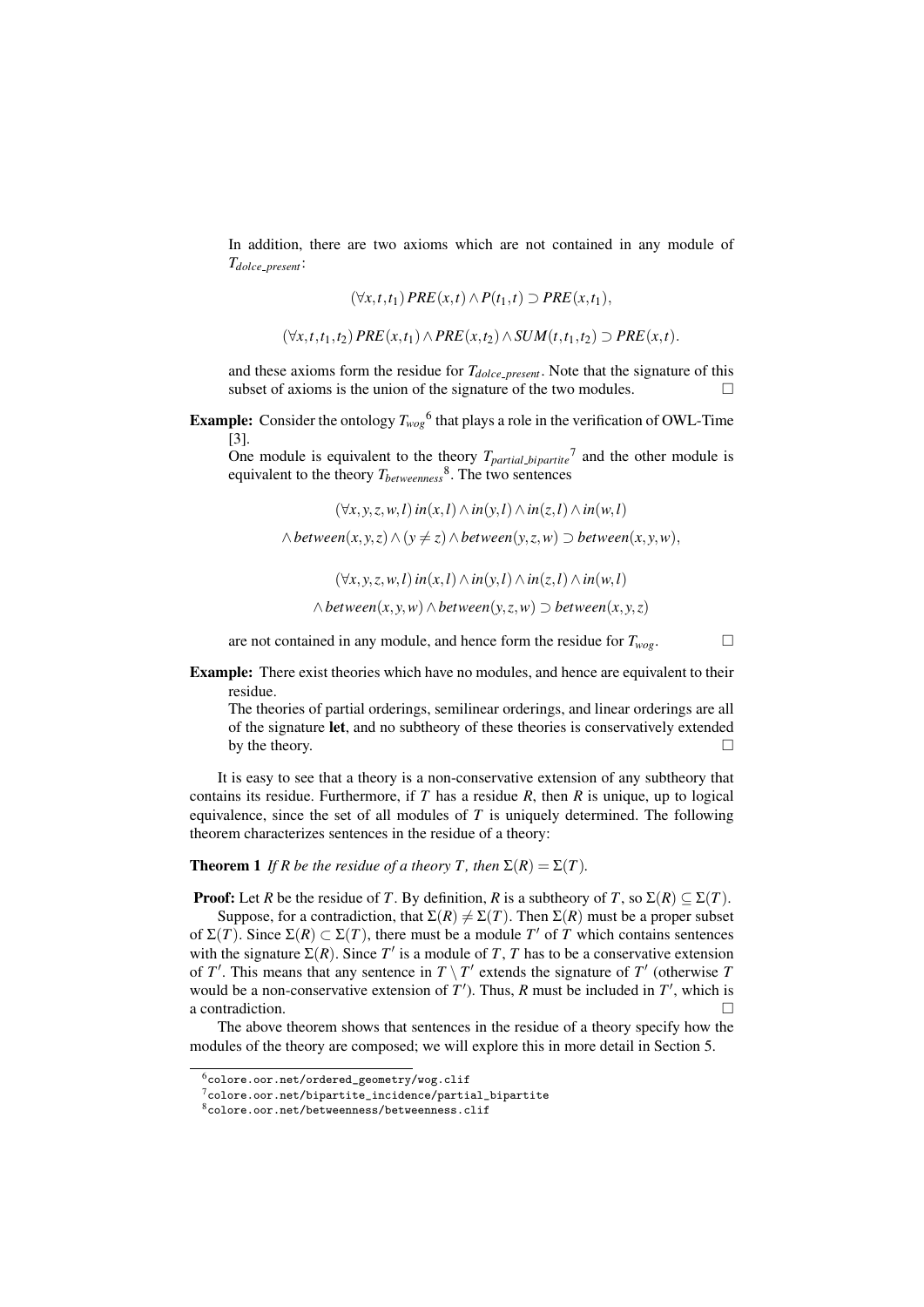#### *3.2. Residues and Strong Reducibility*

The notion of reducibility presented in [\[5\]](#page-12-1) uses the metalogical relationships among ontologies to modularize an ontology.

**Definition 9** *A theory T is strongly reducible to a set of theories*  $S_1, \ldots, S_n$  *iff* 

- 1. *T faithfully interprets each theory Si;*
- 2. *T* is synonymous with  $S_1 \cup ... \cup S_n$ .

If a theory *T* is strongly reducible to theories  $S_1, ..., S_n$ , then  $S_1, ..., S_n$  is called a strong reduction of *T*.

**Example:** Consider the theory  $T_{endpoints}$ <sup>[9](#page-5-0)</sup> of time endpoints which relates the notion of linear time points with the notion of time intervals by defining the functions *beginof, endof,* and *between. beginof*( $i$ ), *endof*( $i$ ) indicate the begin and the end point of an interval *i* respectively, while *between*(*p,q*) denotes the interval between time points *p* and *q*. The theory includes a binary relation *be f ore* over time points which is transitive and irreflexive.

 $T_{endpoints}$  is strongly reducible to the theory  $T_{linear\, ordering}$ <sup>[10](#page-5-1)</sup> of linear ordering and the theory  $T_{strict\_graphical}$ <sup>[11](#page-5-2)</sup> of strict graphical incidence structures.

- A strict graphical incidence structure [\[6\]](#page-12-5) is a tuple  $\mathbb{G} = \langle X, Y, \text{in} \rangle$  such that
- 1. *X* and *Y* are disjoint sets, and

$$
\mathbf{in} \subseteq (X \times Y) \cup (Y \times X) \cup (X \times X) \cup (Y \times Y).
$$

Two elements of  $G$  that are related by in are called incident;

2. all elements of *Y* are incident with exactly two elements of *X*, and for each pair  $\mathbf{p}, \mathbf{q} \in X$  there exists a unique element in *Y* that is incident with both **p** and **q**.

The reductive modules of  $T_{end~noints}$  are the subtheories which are logically synonymous with  $T_{linear\_ordering}$  and  $T_{strict\_graphical}$ .

Lemma 1 *If T has an empty residue, then T is strongly reducible.*

**Proof:** Let  $T_1, ..., T_n$  be all modules of a theory *T*, and suppose *T* has empty residue.

Then *T* is logically equivalent to  $T_1 \cup ... \cup T_n$ , and consequently is synonymous with  $T_1 \cup ... \cup T_n$ . Moreover, *T* faithfully interpret each  $T_i$ ,  $1 \le j \le n$ , since *T* is a conservative extension of *T<sub>i</sub>*. Consequently, *T* is strongly reducible to  $T_1,...,T_n$ . extension of  $T_i$ . Consequently,  $T$  is strongly reducible to  $T_1, \ldots, T_n$ .

Thus, any theory which is not strongly reducible will have a nonempty residue; however, there do exist strongly reducible theories with nonempty residues. For example, although  $T_{endpoints}$  is reducible, it has a nonempty residue. The following sentence, for example, is not entailed by any module of  $T_{endpoints}$ :

<span id="page-5-3"></span> $(\forall i)$  *timeinterval* $(i)$   $\supset$  *before*(*beginof* $(i)$ *, endof* $(i)$ ). (1)

<span id="page-5-0"></span> $^{9}$ [colore.oor.net/combined\\_time/endpoints.clif](colore.oor.net/combined_time/endpoints.clif)

<span id="page-5-1"></span><sup>10</sup>[colore.oor.net/orderings/linear\\_ordering.clif](colore.oor.net/orderings/linear_ordering.clif)

<span id="page-5-2"></span><sup>11</sup>[colore.oor.net/bipartite\\_incidence/strict\\_graphical.clif](colore.oor.net/bipartite_incidence/strict_graphical.clif)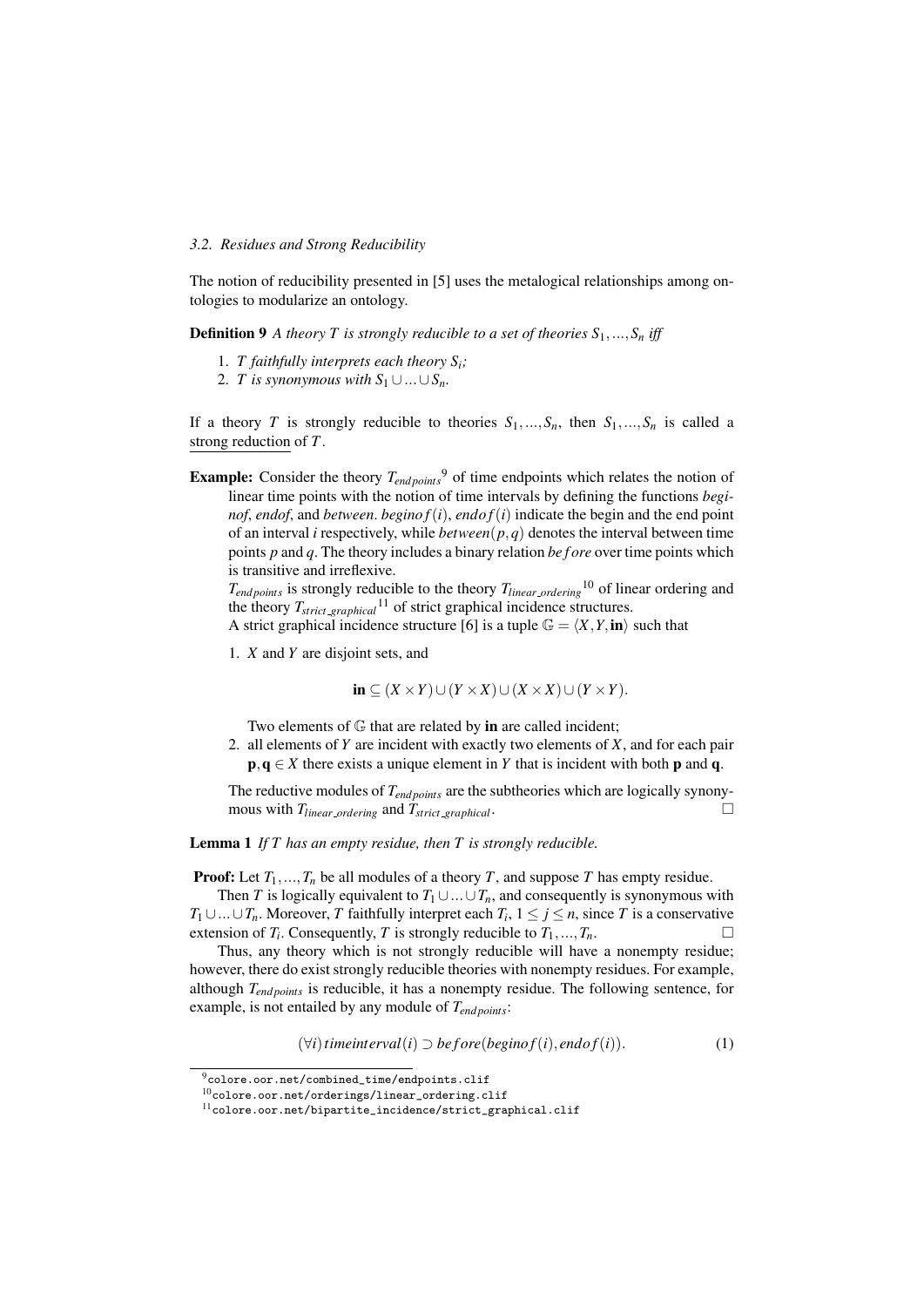This observation is rather counter-intuitive as it seems that if a strong reduction of a theory exists, then each theory in the reduction should correspond with a module of the theory. The following theorem shows that this is indeed the case. However, later on in Theorem [3,](#page-6-0) we will show that residues are not preserved by reductions. Therefore, having a strong reduction does not necessarily imply that a perfect modularization for a theory exists.

**Theorem 2 (from [\[4\]](#page-12-2))** *Let*  $S_1, \ldots, S_n$  *be a strong reduction of a theory T. There exist theories*  $T_1, ..., T_n$  *such that* 

- 1.  $T_i$  *is synonymous with*  $S_i$ .
- <span id="page-6-1"></span>2. *T<sub>i</sub>* is a module of *T*, for  $1 \le i \le n$ ;

If  $S_1, \ldots, S_n$  is a strong reduction of *T* and  $T_i$  is a module of *T* which is synonymous with a theory in the reduction, then *Ti* is called a reductive module of *T*.

It is easy to see that not all modules of a theory are reductive modules. For example, neither  $T_{dolce\_present}$  nor  $T_{wog}$  have reductive modules since neither of them is reducible. Moreover, the following theorem proves our earlier observation that residues are not preserved by strong reducibility:

<span id="page-6-0"></span>**Theorem 3** Let  $S_1$ , ...,  $S_n$  be a strong reduction of a theory T, and  $\Delta$  be a set of translation *definitions from T into*  $S_1 \cup ... \cup S_n$ .

*Let R be the residue of T. Then*  $\Delta \models R$ *.* 

**Proof:** Suppose  $S_1, ..., S_n$  is a strong reduction of *T*. Then *T* and  $S_1 \cup ... \cup S_n$  are synonymous. There exist sets of translation definitions  $\Pi$  and  $\Delta$  such that  $T \cup \Pi$  and  $S_1 \cup ... \cup S_n \cup \Delta$  are logically equivalent. Hence,

$$
S_1 \cup ... \cup S_n \cup \Delta \models R.
$$

On the other hand, by Theorem [2,](#page-6-1) *T* has a reductive modularization  $T_1, ..., T_n$  such that *T<sub>i</sub>* and *S<sub>i</sub>* are synonymous, for  $1 \le i \le n$ . That is, for each *T<sub>i</sub>* and *S<sub>i</sub>*,  $1 \le i \le n$ , there exist translation definitions  $\Pi_i$  and  $\Delta_i$  such that  $T_i \cup \Pi_i$  and  $S_i \cup \Delta_i$  are logically equivalent, and  $\Pi_i \subset \Pi$  and  $\Delta_i \subset \Delta$ . Then we have ( $\equiv$  denotes logical equivalence)

$$
T_1\cup \Pi_1\cup...\cup T_n\cup \Pi_n\equiv S_1\cup \Delta_1\cup...\cup S_n\cup \Delta_n.
$$

Since *R* is disjoint from  $T_1, \ldots, T_n$ , we can say that

$$
S_1 \cup \Delta_1 \cup ... \cup S_n \cup \Delta_n \not\models R.
$$

Thus,  $\Delta$  must entail *R*.

Consider again *T<sub>end points</sub>*; using an automated theorem prover it can be verified that the following sentences are translation definitions from  $T_{endpoints}$  to  $T_{linear\_ordering}$ *Tstrict graphical*: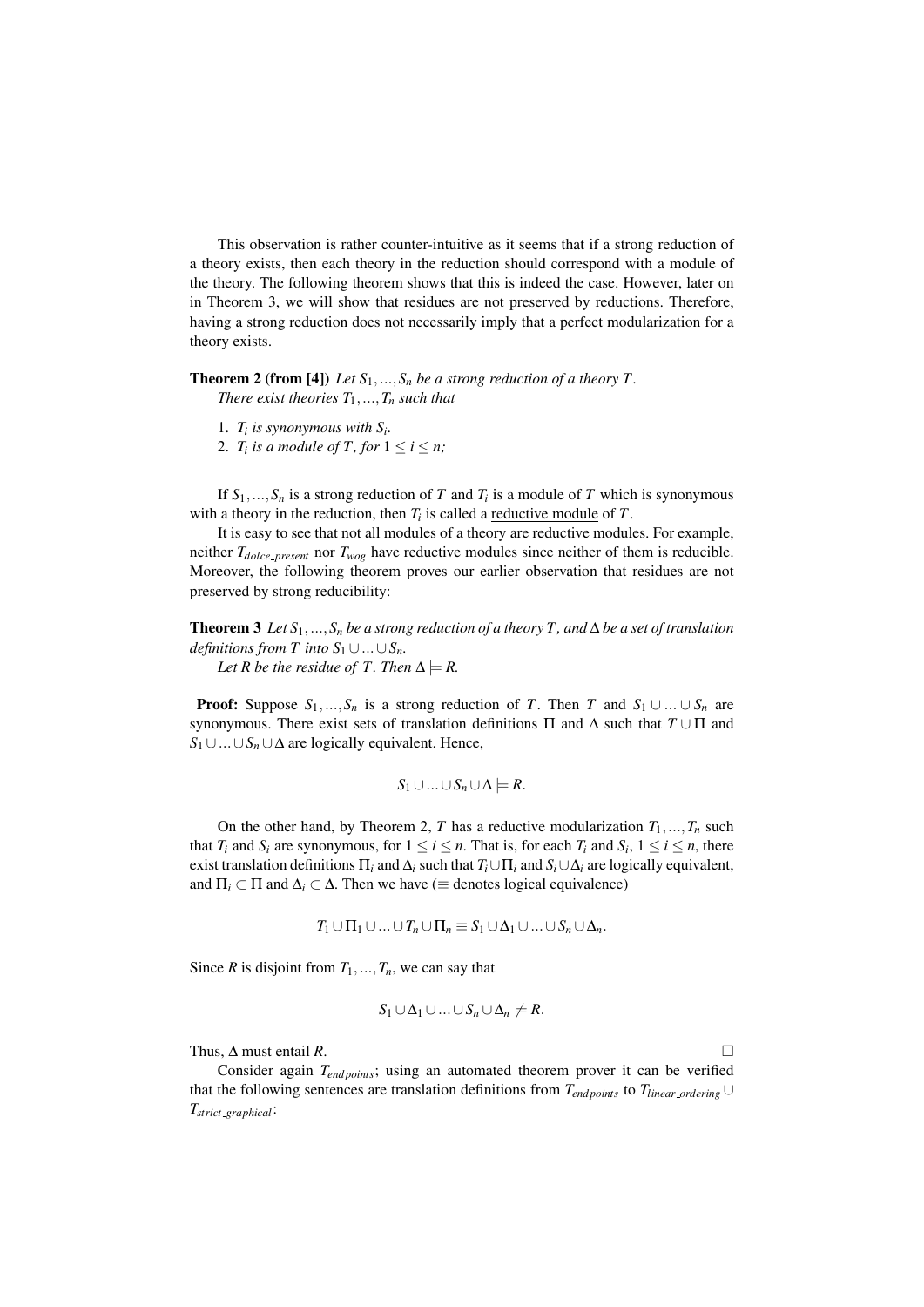$$
\Delta: \qquad (\forall x) \text{ time point}(x) \equiv \text{point}(x). \n(\forall x) \text{ time interval}(x) \equiv \text{ line}(x). \n(\forall x, y) \text{ (begin of } y) = x \equiv \n(\text{in}(x, y) \land \text{point}(x) \land (x \neq y) \land (\forall z) \text{ point}(z) \land \text{in}(z, y)) \supset \text{leq}(x, z). \n(\forall x, y) \text{ (endo } f(y) = x \equiv \n(\text{in}(x, y) \land \text{point}(x) \land (x \neq y) \land (\forall z) \text{ point}(z) \land \text{in}(z, y)) \supset \text{leq}(z, x). \n(\forall x, y) \text{ be } \text{fore}(x, y) \equiv \text{leq}(x, y). \n(\forall x, y, z) (z = \text{between}(x, y)) \equiv (\text{point}(x) \land \text{point}(y) \land \text{line}(z) \land \text{in}(x, z) \land \text{in}(y, z)).
$$

It can be verified that the residue of  $T_{endpoints}$  (including sentence [\(1\)](#page-5-3)) are entailed by  $\Delta$ .

### *3.3. Residues and Weak Reducibility*

Reducibility places strong conditions on the relationship between a theory and its modules. Yet, we have already seen several examples of theories which are not reducible and still can be decomposed into modules. In order to capture this larger class of theories, we introduce the following:

<span id="page-7-0"></span>**Definition 10** *A theory T is weakly reducible to the theories*  $S_1, ..., S_n$  *iff* 

- 1. *T faithfully interprets each theory Si, and*
- 2.  $S_1 \cup ... \cup S_n$  *is synonymous with a subtheory T' of T which has the same signature* as *T* (that is,  $\Sigma(T') = \Sigma(T)$ .

It turns out that there are many theories which are weakly reducible.

Example: The ontology  $T_{period}$ , proposed by van Benthem in [\[10\]](#page-12-6), specifies the weakest ontology that is satisfied by time periods. The signature of the ontology consists of two primitive relations, **precedence** and **inclusion**, and two defined relations, **glb** and overlaps. According to the ontology, precedence is a transitive and irreflexive relation which induces a strict partial ordering over elements of the domain, while inclusion relation is transitive, reflexive, and antisymmetric and induces a partial ordering over elements. The ontology further includes axioms which specify the interplay between the precedence and inclusion relations, and guarantee the existence of greatest lower bounds between overlapping intervals. It can be shown that  $T_{periods}$  is weakly reducible to  $T_{prod\_meredopy}$  and  $T_{partial\_ordering}$ .

As we saw with reducibility, the notion of weak reducibility also leads to the identification of a class of modules for a theory:

**Theorem 4** *Let*  $S_1$ , ...,  $S_n$  *be a weak reduction of a theory T.* 

*There exist theories*  $T_1, \ldots, T_n$  *such that* 

- 1.  $T_i$  *is synonymous with*  $S_i$ ;
- 2. *T<sub>i</sub> is a module of T*, *for*  $1 \le i \le n$ .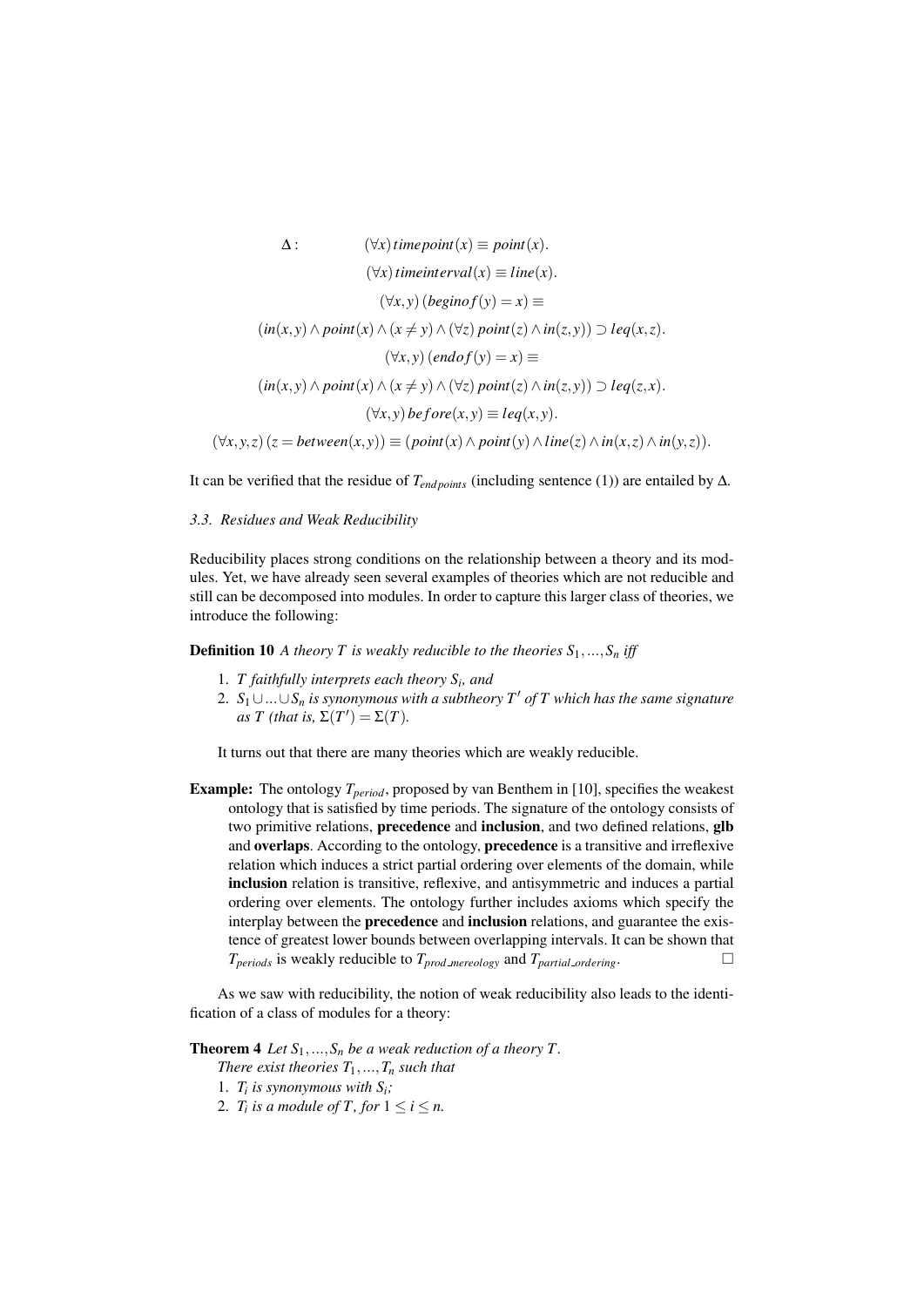If  $S_1, \ldots, S_n$  is a weak reduction of *T*, and  $T_i$  is a module of *T* which is synonymous with a theory in the weak reduction, then *Ti* is called a weak reductive module of *T*.

If we look closely at the definition of weak reducibility, we can see that the sentences in  $T \setminus T'$  are not synonymous with any sentences in any of the  $S_i$  theories. Thus, the sentences in  $T \setminus T'$  are also in the residue of *T*. Further, we can show that the residue of *T*<sup> $\prime$ </sup> is included in the residue of *T*.

**Theorem 5** Let  $S_1, ..., S_n$  be a weak reduction of a theory T and T' be the subtheory of *T* with  $\Sigma(T') = \Sigma(T)$  which is synonymous with  $S_1 \cup ... \cup S_n$ . <sup>[12](#page-8-1)</sup> *Let*  $R'$  *and*  $R$  *be residues of*  $T'$  *and*  $T$ *, respectively. Then*  $R' \subseteq R$ *.* 

**Proof:** By definition,  $\Sigma(T') = \Sigma(T)$ . Also, by Theorem [1,](#page-4-3)  $\Sigma(T') = \Sigma(R')$  and  $\Sigma(T) =$  $\Sigma(R)$ . Therefore,  $\Sigma(R') = \Sigma(T)$  and  $\Sigma(R') = \Sigma(R)$ .

Now suppose  $\Phi \in R'$ . Then  $\Sigma(\Phi) = \Sigma(T') = \Sigma(T)$  (otherwise *T'* would be a nonconservative extension of its module with the signature  $\Sigma(\Phi)$ , which is a contradiction with the definition of modules). Then  $\Phi$  cannot be in any module of *T* since *T* is a non-conservative extension of any theory that contains  $\Phi$ . Thus,  $\Phi$  has to be in *R*.  $\Box$ 

For another perspective of the role that residues play in weakly reducible theories, we can take a closer look at the relationship between models of the theory and the models of its weak reductive modules. Consider, for example, a model *M* of *Tperiod*. The reduct of *M* to the signature inclusion is a model of the weak reductive module that is synonymous with  $T_{prod\space{}{merology}}$ , while the reduct of  $M$  to the signature **precedence** is a model of the weak reductive module that is synonymous with *T<sub>partial ordering*. However,</sub> we cannot amalgamate arbitrary models of these modules to construct a model of  $T_{period}$ ; any such amalgamation must also satisfy the axioms in the residue. We can therefore see that the residue eliminates some of the possible amalgamations of models of the weak reductive modules.

#### <span id="page-8-0"></span>4. Residues and Ontology Decomposition

Given the relationship between reducibility, weak reducibility, and residues, an obvious question is how residues can be found through the reduction of a theory. This effectively provides a decomposition of a theory into the residue and a set of reductive and weak reductive modules. In this section, we use the reduction of a subtheory of the DOLCE Ontology, and the resulting modularization, as a case study to illustrate the role that residues play in the decomposition of an ontology.

The residue often determines whether or not a particular module is a reductive or a weak reductive module, and such a modularization can be strikingly different from other approaches to modularization. For example, The work in [\[9\]](#page-12-7) used a modularization of the DOLCE Ontology to prove the consistency of the ontology. This modularization can be seen in Figure [1.](#page-9-0) On the other hand, the verification of the DOLCE Ontology presented in [\[1\]](#page-11-2) led to a set of reductive modules (and no residue for the ontology as a whole), yet the reductive modules were organized around the ontological categories of endurants and perdurants.

<span id="page-8-1"></span><sup>&</sup>lt;sup>12</sup>Note that by Definition [10,](#page-7-0) if *T* is weakly reducible, which is the case in this theorem, then  $T'$  exists.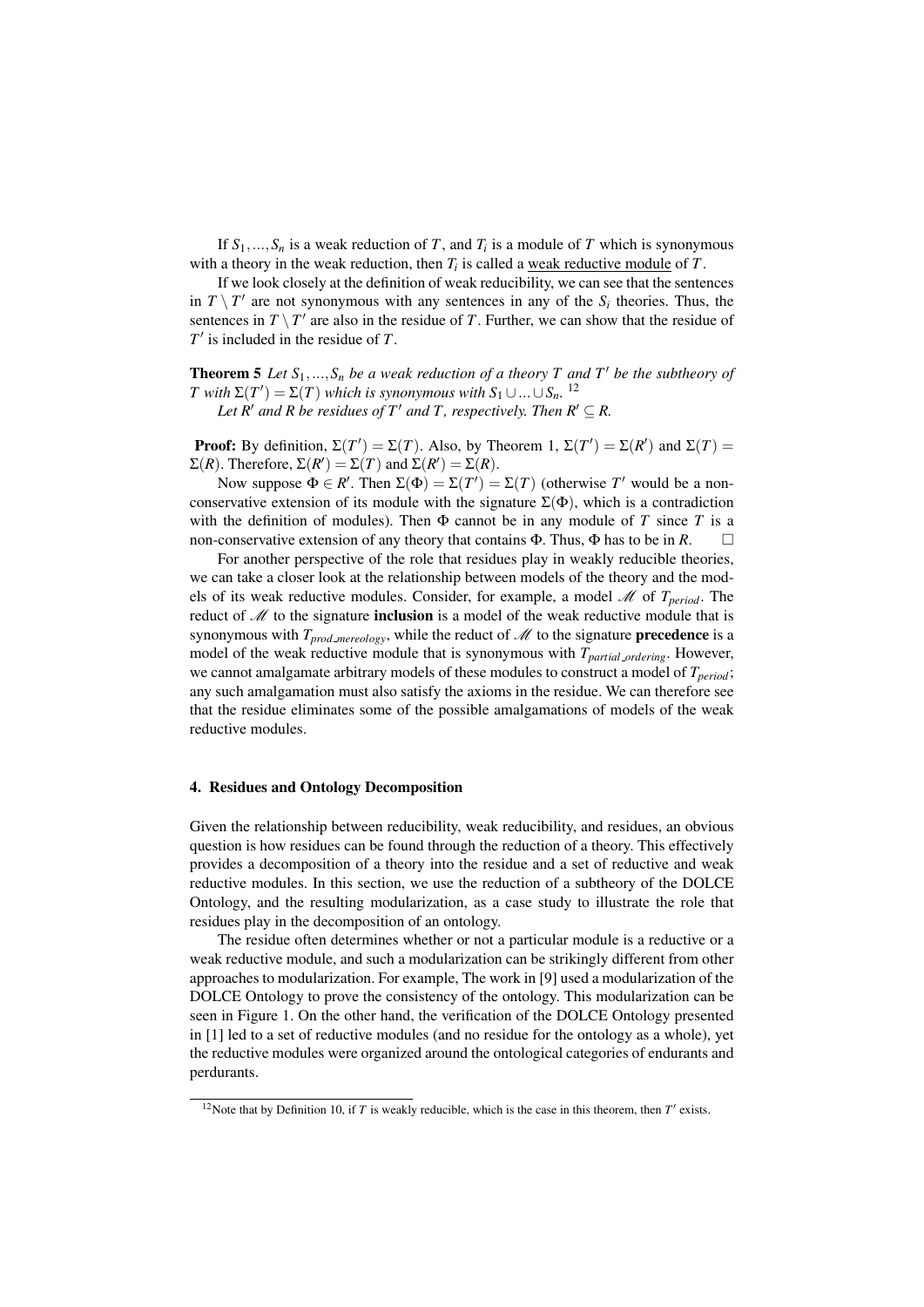

<span id="page-9-0"></span>Figure 1. Modularization of DOLCE. Ovals denote the modules found in [\[9\]](#page-12-7).



Figure 2. Modularization of DOLCE from [\[1\]](#page-11-2). Vertical sets of theories are reductive modules, with each theory in the set being a weak reductive module. Horizontal sets correspond to the modules found in [\[9\]](#page-12-7).

Looking more closely at these reductive modules, we can see that they are themselves weakly reducible. Effectively, the residues of each of these subtheories prevented a further decomposition into smaller reductive modules. On the other hand, we can see that the combination of the weak reductive modules of the reductive modules does lead to an organization that is more aligned with that in Figure [1.](#page-9-0)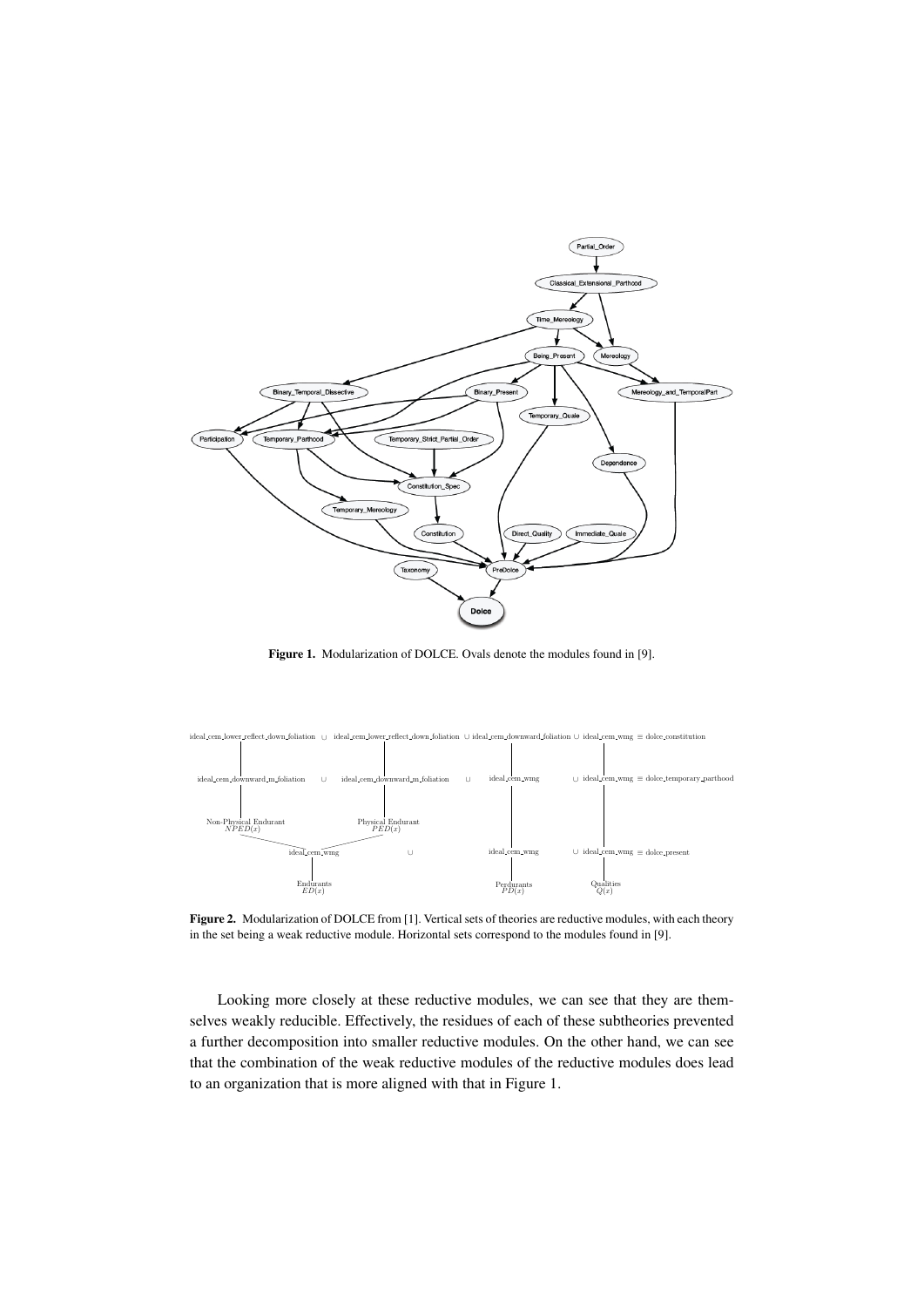

<span id="page-10-2"></span>Figure 3. The hierarchy of ontologies obtained by composing mereologies and theories of partial orderings. Dashed lines denote non-conservative extension and solid lines denote conservative extension.

## <span id="page-10-0"></span>5. Residues and Ontology Composition

So far, we have considered the role of residues in ontology decomposition. In this section we explore the role of residues in ontology construction and composition.

A common practice in ontology design is to identify existing ontologies that satisfy parts of the ontological commitments and requirements, and reuse them as building modules of the new ontology. However, often there are ontological commitments that cannot be captured by the modules alone, and residues are needed to properly axiomatize such commitments.

To illustrate the role of residues in ontology composition, we use some of the ontologies in the subposet hierarchy. [13](#page-10-1) The subposet hierarchy is a collection of mathematical ontologies which are developed for verification of spacial an temporal ontologies. The weakest ontology in this hierarchy is constructed by taking the weakest mereology and the weakest axiomatization of orderings. Other ontologies in the hierarchy are constructed by taking stronger mereologies or stronger theories of orderings. However, strengthening the building modules does not always provide the required ontology.

<span id="page-10-1"></span><sup>&</sup>lt;sup>13</sup>A hierarchy is a set of ontologies with the same signature [\[5\]](#page-12-1). More formally, a hierarchy  $\mathbb{H} = \langle \mathcal{H}, \leq \rangle$  is a partially ordered, finite set of theories  $\mathcal{H} = T_1, ..., T_n$  such that

<sup>1.</sup>  $\Sigma(T_i) = \Sigma(T_i)$ , for all *i*, *j*;

<sup>2.</sup>  $T_1 \leq T_2$  iff  $T_2$  is an extension of  $T_1$ ;

<sup>3.</sup>  $T_1 < T_2$  iff  $T_2$  is a non-conservative extension of  $T_1$ .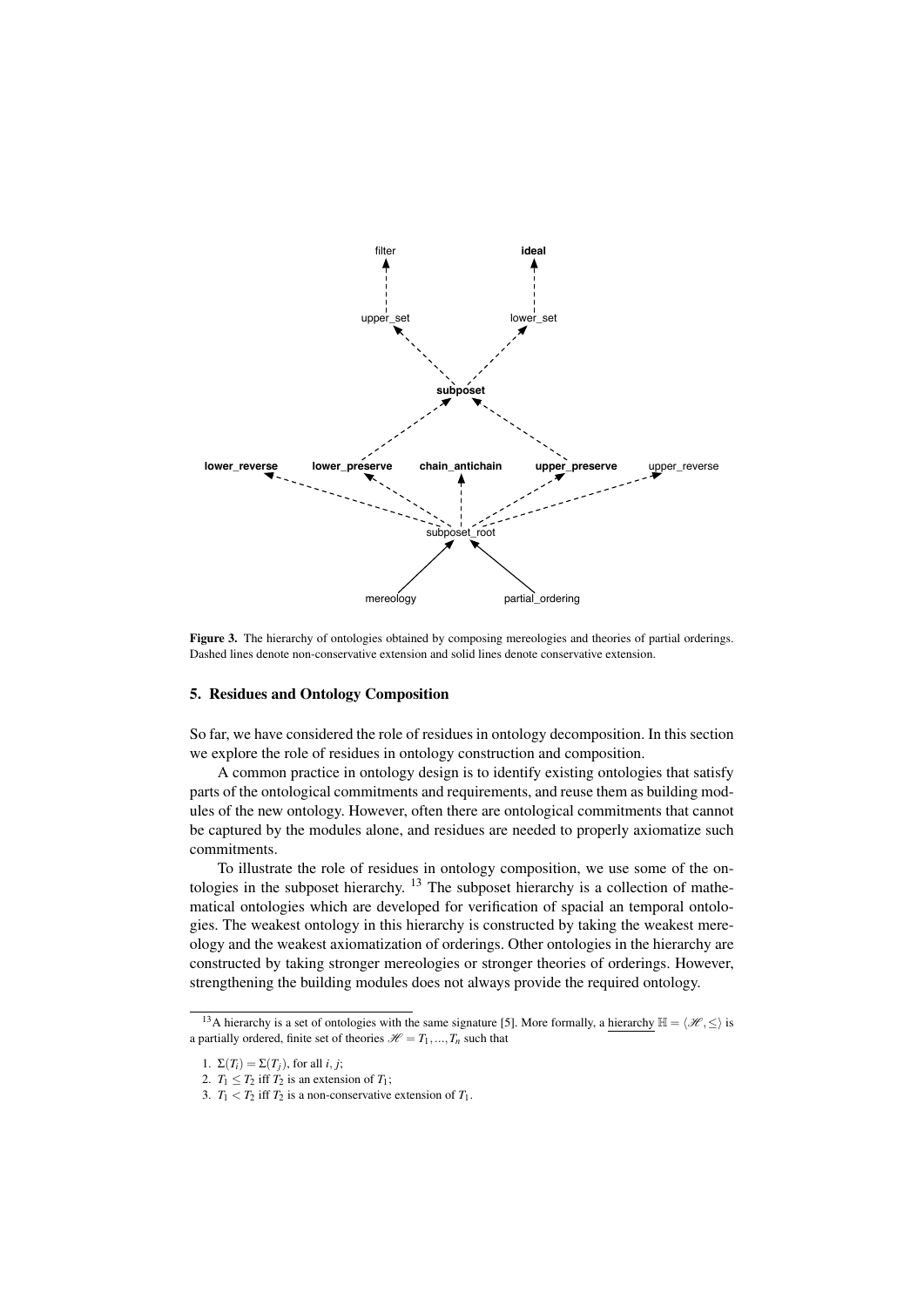For example, the work in [\[6\]](#page-12-5) shows that verification of  $T_{periods}$  requires two ontologies, *Tlower preserve* and *Tupper preserve*, in the subposet hierarchy where *Tlower preserve* is constructed by adding the following residue axiom to  $T_{\text{meredopy}} \cup T_{\text{partial\_ordering}}$ 

$$
(\forall x, y, z) \ part(y, z) \land leq(x, y) \supset leq(x, z)
$$

and  $T_{upper\_preserve}$  is constructed by adding the following residue axiom to  $T_{meredogy} \cup$ *Tpartial ordering*

$$
(\forall x, y, z) part(z, x) \land leq(x, y) \supset leq(z, y).
$$

Notice that both of these two axioms specify the relationship between the parthood relation and the ordering relation. In other words, these axioms determine how models of modules of *Tlower preserve* and *Tupper preserve* must be combined.

Another example is the theory of subposets (*Tsubposet*) itself, which is obtained by extending  $T_{lower\_preserve} \cup T_{upper\_preserve}$  with the residue axiom

$$
(\forall x, y) \ part(x, y) \supset \text{leq}(x, y).
$$

In all of these three examples, the residue eliminates some possible combinations of models of the modules. All theories in Figure [3](#page-10-2) are obtained by adding residues to  $T_{meredogy} \cup T_{partial\_ordered}$ 

This observation can be generalized in terms of an ontology composition principle: Consider the root theory *T* of an ontology hierarchy so that *T* contains weak reductive modules  $T_1, \ldots, T_n$  and residue *R*. Other ontologies in the hierarchy are obtained by strengthening at least one of  $T_1, ..., T_n$ , or strengthening  $R$ .

#### 6. Summary

In this paper we have introduced the notion of the residue of a theory, which is the set of sentences not contained in any module of the theory. Given the original motivations for the study of modularity in the notion of ontology extension (safety) and ontology reuse, it is perhaps not surprising that there does not appear to have been any earlier work on the notion of residue. However, we have shown that residues play a critical role in the design and verification of ontologies. For verification, residues are used to distinguish between reductive modules and weak reductive modules of a theory. For design, the residue constrains how models of the theory can be constructed from models of its modules.

#### References

- <span id="page-11-2"></span>[1] Carmen Chui. Axiomatized Relationships between Ontologies. Master's thesis, University of Toronto, 2013.
- <span id="page-11-0"></span>[2] H. Enderton. *Mathematical Introduction to Logic*. Academic Press, 1972.
- <span id="page-11-1"></span>[3] M. Gruninger. Verification of the OWL-Time Ontology. In *Proceedings of the Tenth International Semantic Web Conference*, 2011.